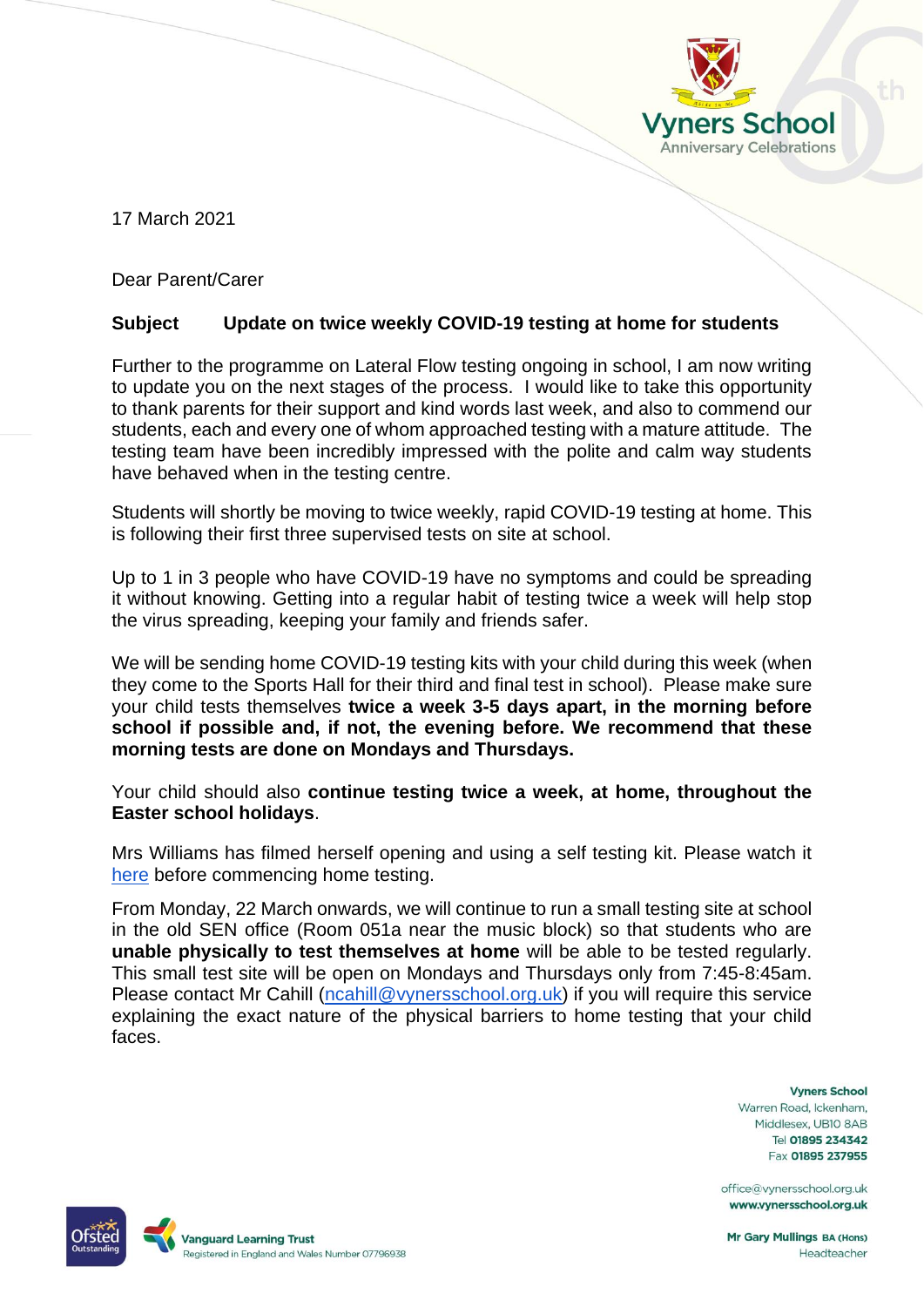Please note that the rapid testing does **not** replace testing for those with symptoms. If you have symptoms you must self-isolate immediately, book a PCR test and follow national guidelines.

# **Reporting results to NHS Test and Trace**

It is really important that results of tests are reported online straight away, even if your child's result is negative or void. It's easy to do at [www.gov.uk/report-covid19-result.](http://www.gov.uk/report-covid19-result)

Results can also be reported via telephone by calling 119 (free from mobiles and landlines). Lines are open every day, 7am to 11pm.

### **Reporting my child's results to the school**

#### **What if my child tests positive?**

If your child **tests positive** on a lateral flow device at home with a self testing kit, please inform us straight away by phoning the school on 01895234342 and emailing Mrs. Foster [\(afoster@vynersschool.org.uk\)](mailto:afoster@vynersschool.org.uk) and Mrs. Bashford-Hynes [\(ehynes@vynersschool.org.uk\)](mailto:ehynes@vynersschool.org.uk).

Your child will need to self-isolate for 10 days and follow the guidance from NHS Test and Trace. They **will also need to book** a PCR confirmatory test. If that PCR test is negative, self-isolation will stop and your child will be allowed back to school immediately along with all their close contacts.

### **What if my child tests negative?**

If your child **tests negative** on a lateral flow device at home with a self testing kit, please inform us by filling in these Google Forms (which accept multiple responses). You will need to fill in the Form every time they test negative:

[Year 7 reporting a NEGATIVE result Form](https://docs.google.com/forms/d/e/1FAIpQLScviVmVisZffTZxLUdiBOi3-2SG2vNfQMMKa1O1NNZAxt2v1g/viewform?usp=sf_link)

[Year 8 reporting a NEGATIVE result Form](https://docs.google.com/forms/d/e/1FAIpQLSe7tsntBphnoZIGpQwpDx4urtcawaxMYiGS2Mx2VczzFAhD_Q/viewform?usp=sf_link)

[Year 9 reporting a NEGATIVE result Form](https://docs.google.com/forms/d/e/1FAIpQLScMdgzZ1g2NOBCq-1qkI3lXWLXPhbUl1vt0WUSJKu3EjkobFg/viewform?usp=sf_link)

[Year 10 reporting a NEGATIVE result Form](https://docs.google.com/forms/d/e/1FAIpQLSe6tHeKM71DRPBU3x1lp7ShHkXnEpX0AJOzZZ6jjb_HxBgvXA/viewform?usp=sf_link)

[Year 11 reporting a NEGATIVE result Form](https://docs.google.com/forms/d/e/1FAIpQLSeJ0tJLGnsKVHNSg_KVoiI4mbsez7mEUi3NCu31mZNBJlpSbw/viewform?usp=sf_link)

[Year 12 reporting a NEGATIVE result Form](https://docs.google.com/forms/d/e/1FAIpQLSerFW45G8rB4m5VEZfn4N_IJry-dqcRauMgFb-3LqG0_vlSyg/viewform?usp=sf_link)

[Year 13 reporting a NEGATIVE result Form](https://docs.google.com/forms/d/e/1FAIpQLSfpUWARjQGzY07Rt3LdSpzLumxU2YsyFTOv5p9sIAXFEiGwGw/viewform?usp=sf_link)

While a small number of pupils may need to repeat the test if the first test was invalid or void for some reason, pupils who test negative will be able to stay in school and resume their activities as normal.